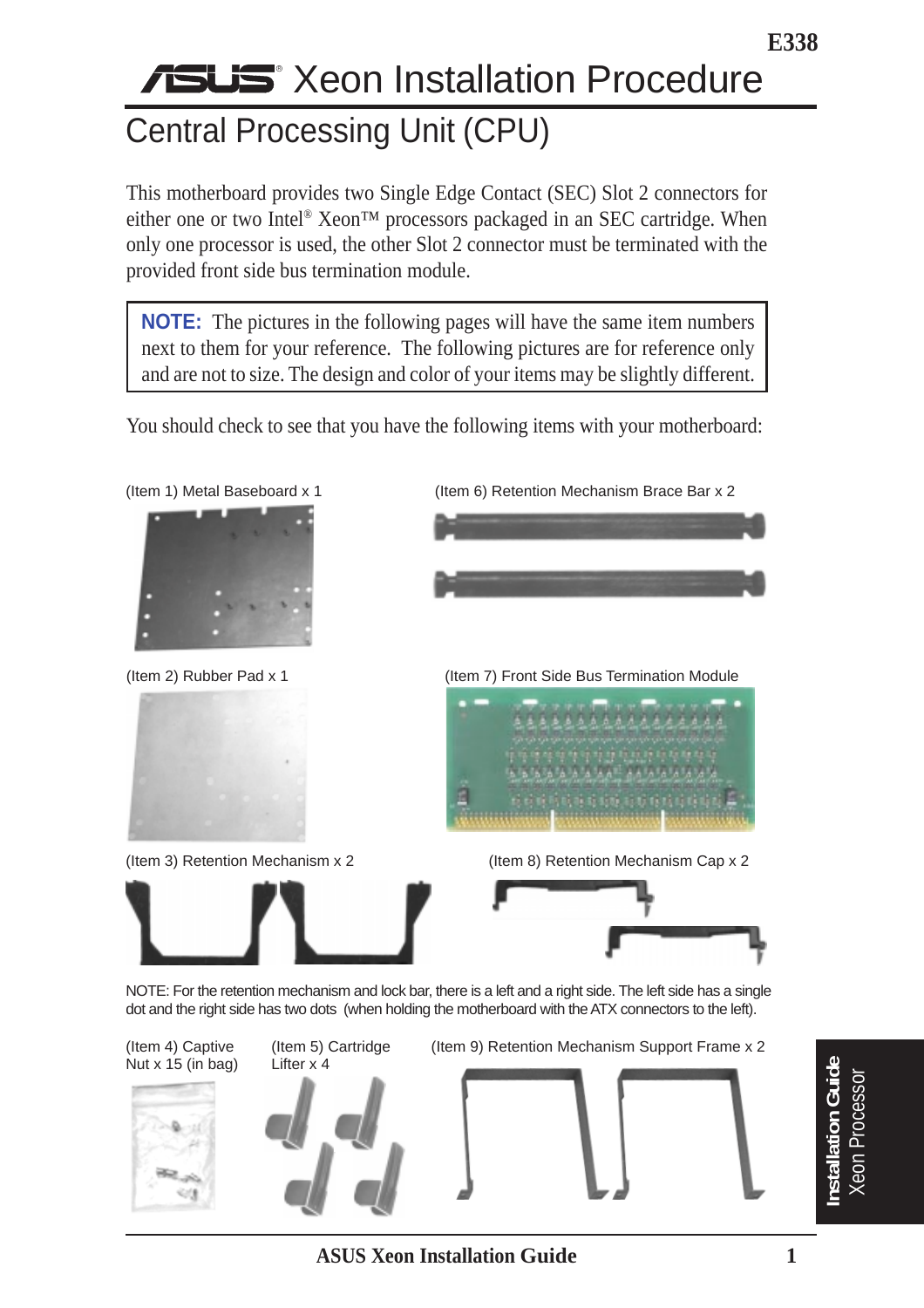# Xeon Processor Installation

#### Step 1: Install the Baseboard

A metal baseboard is required to add stability to the motherboard. A rubber pad is placed between the metal board and motherboard to provide insulation to prevent shorting. Align the rubber pad over the metal baseboard so that the holes match. Align the ASUS XG-DLS motherboard over the rubber pad and metal baseboard so that the screws match up with the motherboard's screw holes. Place and tighten three captive nuts in the corner locations circled.



#### Step 2: Install Retention Mechanisms

Place the retention mechanisms' holes over the screws and the Slot2. Screw four captive nuts onto the screws as circled in the picture on the right. Do not place the other captive nuts yet.



Two retention mechanisms installed

Four installed captive nuts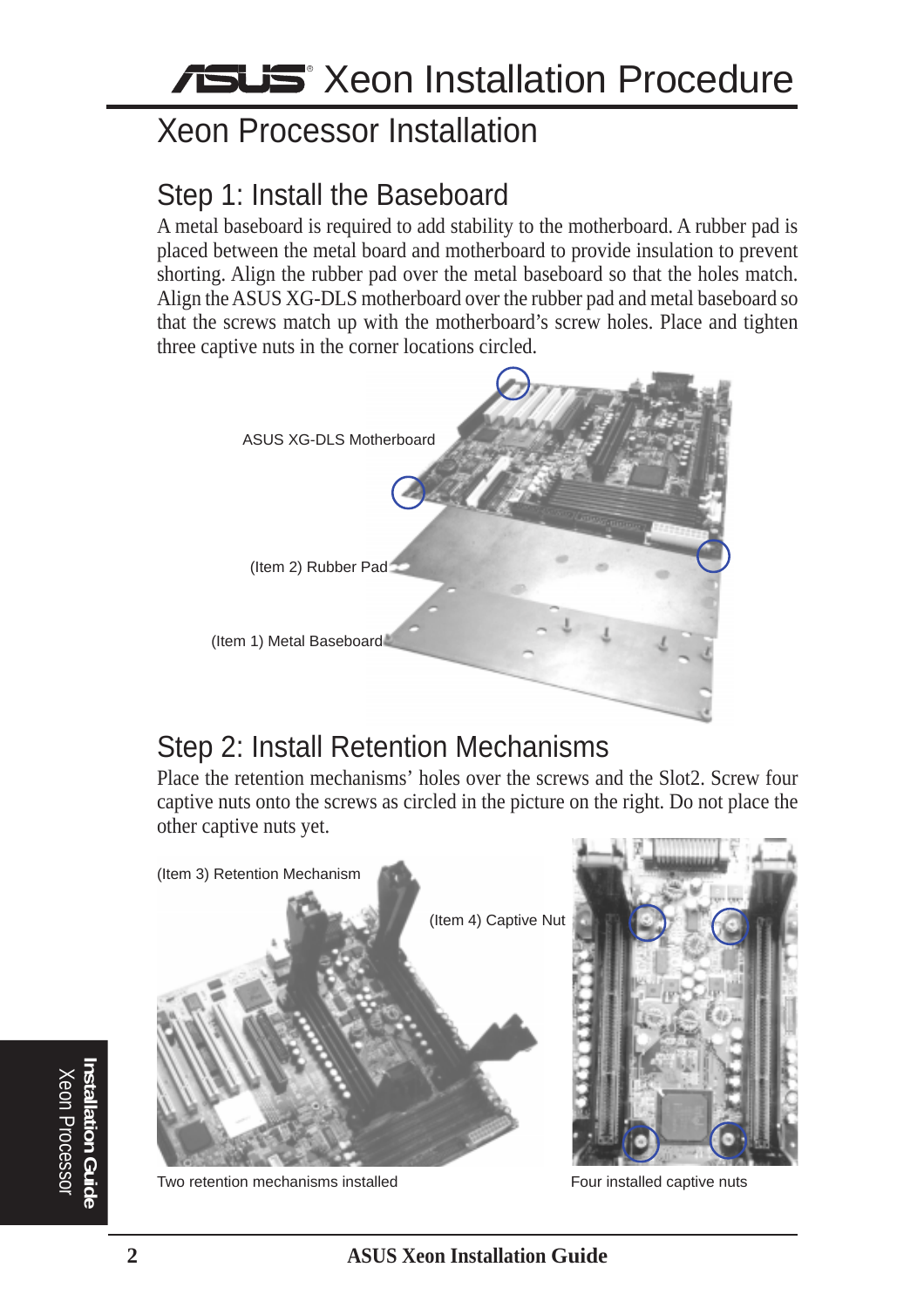# **Xeon Installation Procedure**

## Step 3: Install the Retention Mechanism Brace Bars

Place the retention mechanism brace bar into the groove on the top of the retention mechanism as shown in the picture below. These pictures are views of the motherboard and retention mechanism with the ATX connectors away from yourself.

(Item 6) Retention Mechanism Brace Bar



brace bar on top





with brace bar installed **Both retention mechanisms** with both brace bars installed

## Step 4: Install Cartridge Lifters

Each Xeon processor requires two lifters in order to allow safe removal of the processor. The lifters clamps the cartridge on the two holes at each top corner.



One lifter being inserted over the cartridge from a vertical position



Half-colapsed lifter after installation. The lifter should freely rise and lower.

## Step 5: Install a 2nd Processor or Termination Module

The motherboard supports a single or dual processor configuration. When a single processor configuration is desired, a front side bus termination module is required on the free slot 2 connector.

(Item 7) Front Side Bus Termination Module



Single processor configuration with terminator.



Dual processor configuration.